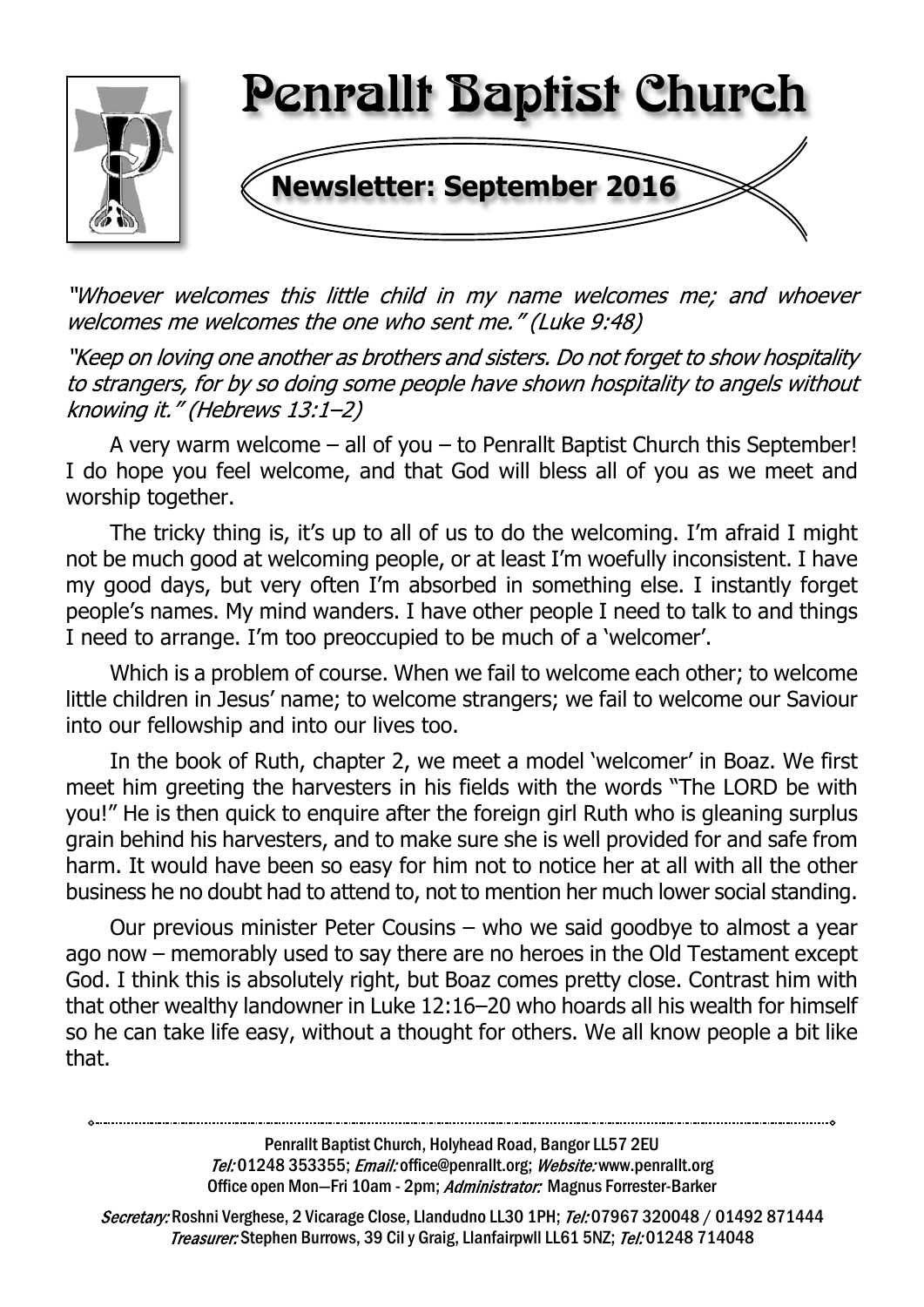Our church is now nearly one year into a pastoral vacancy. Our Church Secretary Roshni, together with the other deacons (Stephen Burrows, Ceri Walker, Deb Stammers, Andy Lemon, Andrew March and two new deacons Gwen Hicks and Owen Lloyd-Evans), has been working very hard to provide leadership. She has also had support from many others. They continue the work of seeking to help us as a church appoint a new Minister. In the meantime (and at all times!) we all need to support our deacons and work together to make sure Penrallt can be a church to welcome everyone. Let's work together. How can we do a better job of welcoming children in Jesus' name? Of welcoming our new intake of students this autumn or of welcoming strangers? In the continuing refugee crisis we see our collective failure to welcome strangers on a global scale. How can we do better? What small suggestions do you have?

Some of us don't really get a summer break. Some get the really exhausting kind of summer "break" which is harder work than what we're taking a break from! Others enjoy genuinely relaxing breaks. Either way, as we hit September we now find ourselves rushing headlong into all kinds of busy-ness as things start up again. It can come as a most *un* welcome shock. But let's not forget to be welcoming. Let's not lose sight of our great God and the welcome he's given us. He wants to use us to welcome others too.

The Lord be with you.

Jon Stammers

We look forward to welcoming back all our students who have been on home grounds over the past few months. We assume that you all had an exciting, restful and blessed summer. We look forward to seeing you again and hearing the great stories you have to tell us.

At the same time, we are waiting to meet new ones coming to Bangor for the first time. It is our hope that you would find us friendly, warm and sound in our stand with Jesus. Come in and join us in our worship; have a coffee or tea afterwards, mingle with us and let us get to know each other. Come and eat with us at our Faith Café after the evening service. Magnus (the Church Administrator) and I would love to see you dropping into the office for a chat on week days, if you wish. Matt Dawson, our Student Co-ordinator, is at hand to help you settle down in Penrallt if you wish to join us.

God Bless,

Roshni

(Church Secretary)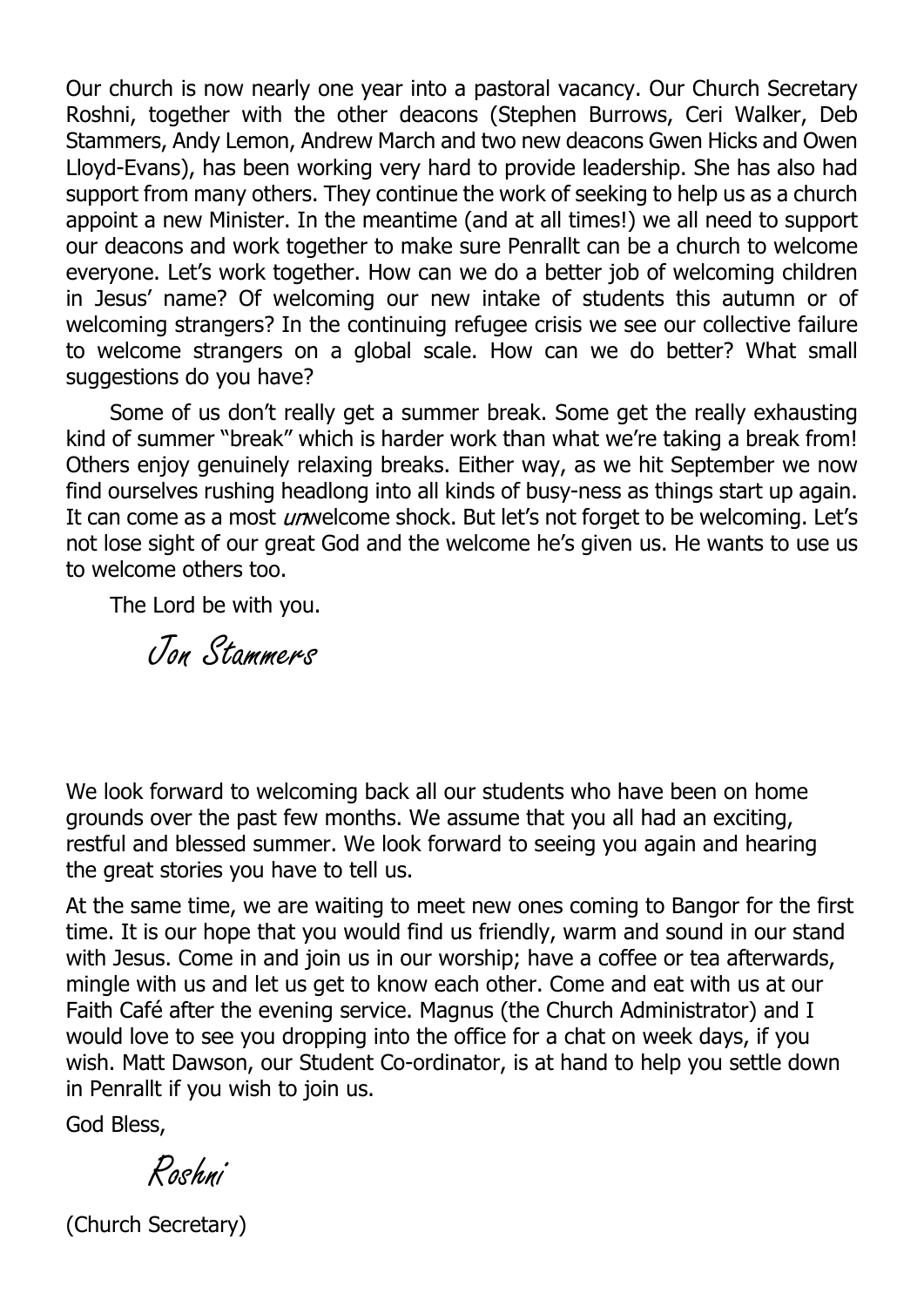# **Services This Month:**

Our morning services in September will be on a variety of standalone subjects. In the evening services we will begin a series based on Paul's letter to Titus, and there will be a baptismal service at the end of the month. Please note that the evening services now return to their regular start time of 6pm.

#### **4th September**

|                            | 10:30am Speaker: Rob Beamish<br><b>The Scandal of Grace</b>                                              | Romans 6           |
|----------------------------|----------------------------------------------------------------------------------------------------------|--------------------|
|                            | 6:00pm Communion Service<br>Speaker: Christopher Penney<br><b>Introduction and Appointment of Elders</b> | Titus 1:1–9        |
| 11 <sup>th</sup> September |                                                                                                          |                    |
|                            | 10:30am Speaker: Trevor Casey                                                                            |                    |
|                            | 6:00pm Speaker: Diane Holmes<br><b>A Pastor's Heart</b>                                                  | Titus 1:10–14      |
| 18 <sup>th</sup> September |                                                                                                          |                    |
|                            | 10:30am Speaker: Geoff Birch                                                                             |                    |
|                            | 6:00pm Speaker: Jon Stammers.<br>How can we make the Good News look good? <i>Titus 2:1-10</i>            |                    |
| 25 <sup>th</sup> September |                                                                                                          |                    |
|                            | 10:30am Communion Service<br>Speaker: Joe Moreno<br><b>The God of Liberty</b>                            | Colossians 1:15-24 |
| 6:00pm                     | Baptismal Service led by Rob Beamish                                                                     |                    |

#### **Our Speakers This Month:**

**Rob Beamish** is the Minister of Princes Drive Baptist Church in Colwyn Bay and Penrallt's Moderator during our current pastoral vacancy. **Christopher Penney** is a Baptist Minister who is currently taking a sabbatical researching for a degree with the University of Wales through Spurgeon's College London. **Trevor Casey** is the Minister of Sussex Street Baptist Church in Rhyl. **Joe Moreno** is a native of Texas who worked in Australia for a number of years before moving to Anglesey, where he now works with Gobaith Môn as a Christian youth worker. The other speakers are all members of Penrallt.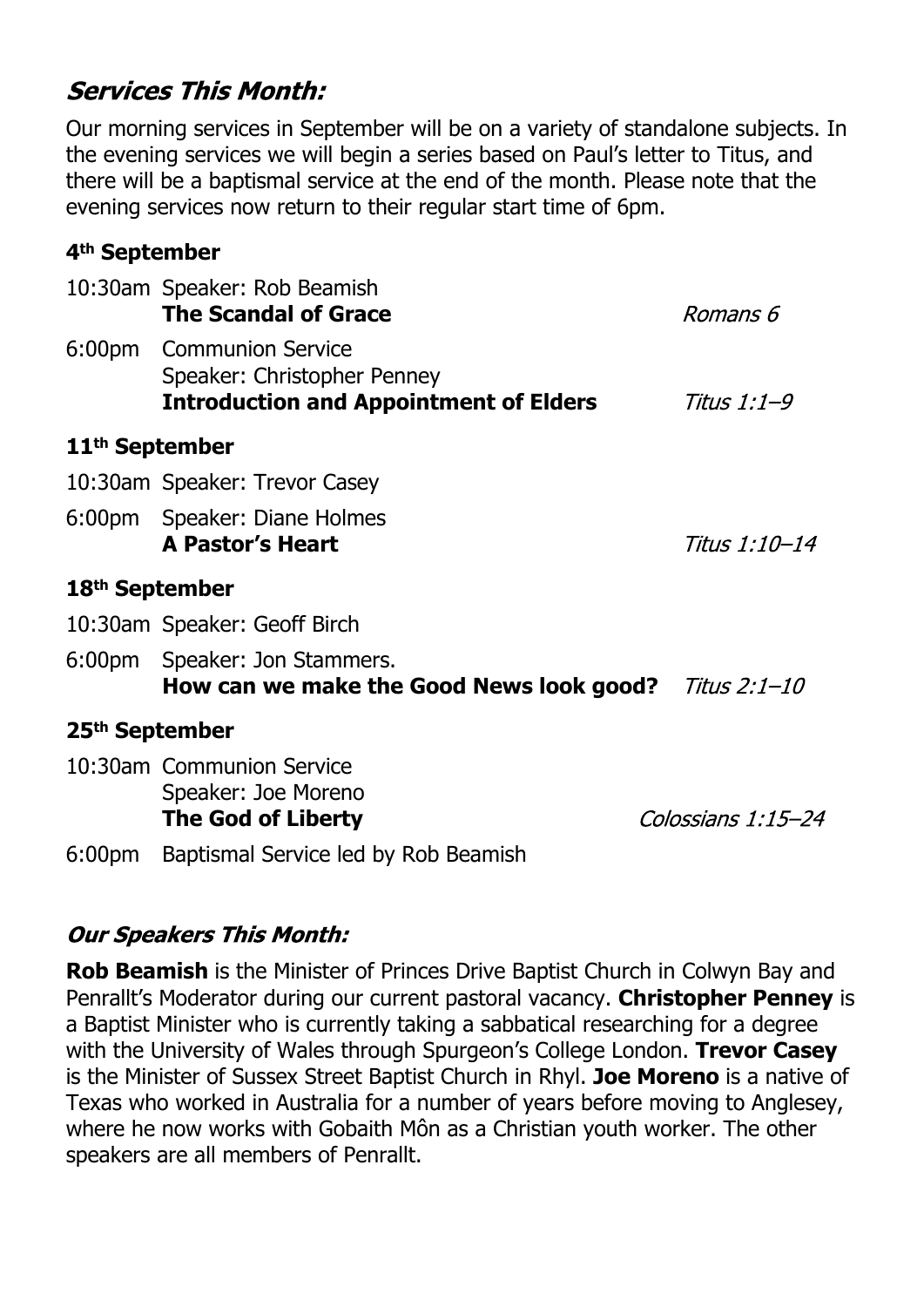# **Dates for Your Diary:**

| <b>Sunday 4</b>                       | 2:45 <sub>pm</sub> | Service at Plas Garnedd residential home in Llanberis.                |  |
|---------------------------------------|--------------------|-----------------------------------------------------------------------|--|
| <b>Monday 5</b><br>2:00 <sub>pm</sub> |                    | Pastoral Care Team meeting.                                           |  |
|                                       | 7:30 <sub>pm</sub> | Deacons' meeting.                                                     |  |
| <b>Wednesday 7</b> 10:30am            |                    | Men's prayer meeting followed by coffee.                              |  |
| <b>Saturday 10</b>                    |                    | 9am-1pm <i>Bible Unzipped</i> at Rhos on Sea URC.                     |  |
| <b>Monday 19</b>                      |                    | 10:30am Church walk.                                                  |  |
| <b>Saturday 1 October</b>             |                    | Wales to the World presentation, featuring Cath and<br>Dai Woolridge. |  |

Please see the Noticeboard section of this newsletter for more about most of these events.

# **News of People:**

**Trudie and Duncan Tough** are now on their way back to Papua New Guinea, with a four week stopover in the United States.

#### **Children's Birthdays in September**

5<sup>th</sup>: Rebecca Owen 16<sup>th</sup>: Reuben Stevens 17<sup>th</sup>: Amy Harmens 24<sup>th</sup>: Elin Gwilliam 25<sup>th</sup>: Siân Thomas

## **Homegroups:**

Many of our folk meet in small groups during the week for Bible study, prayer and fellowship. We encourage you to join one of these groups if you are able to.NB not all these groups meet every week. Please check with the contact people to find out when and where they are meeting this month.

| <b>Day</b> | Time               | <b>Group Name</b>             | <b>Contacts</b>                            |
|------------|--------------------|-------------------------------|--------------------------------------------|
| <b>Tue</b> | 7:30 <sub>pm</sub> | Nilgiri                       | Joan Beer (353874)                         |
| Tue        | 7:30 <sub>pm</sub> | Tyddyn Isaf<br>(Menai Bridge) | <b>Magnus Forrester-Barker</b><br>(717570) |
| <b>Wed</b> | 2:00 <sub>pm</sub> | Carers                        | Carol Morris (208407)                      |
| <b>Wed</b> | 7:30 <sub>pm</sub> | <b>Bethesda</b>               | Jon & Deb Stammers (602868)                |
| <b>Wed</b> | 7:30 <sub>pm</sub> | <b>Nomads</b>                 | Pat & Roger Borlace (713146)               |
| <b>Thu</b> | 10:30am            | Llanfairpwll (am)             | Sue & Lawrence Moss (713793)               |
| <b>Thu</b> | 7:30 <sub>pm</sub> | Llanfairpwll (pm)             | Sue & Lawrence Moss (713793)               |
| Fri        | 10:30am-12:30pm    | The Lydias                    | Freda Birchall (371316)                    |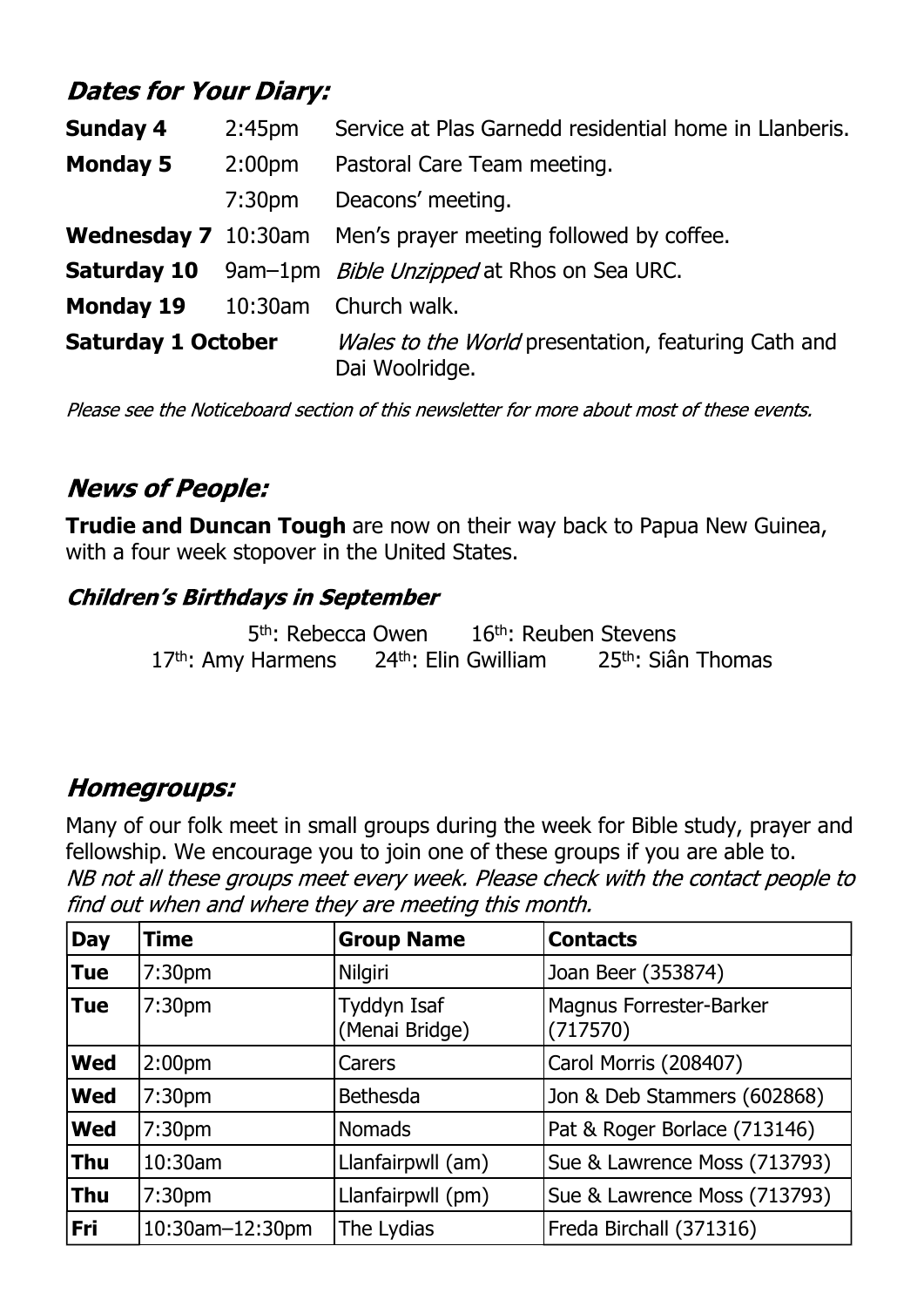#### *◊* **Bible Unzipped**

Saturday 10<sup>th</sup> September 9:30am-1pm Bible Unzipped aims to unpack Scripture with those interested in learning more than can be offered in a Sunday sermon. It also equips those leading in the church with some tools for studying and teaching from the Bible. We meet monthly on the second Saturday morning at Rhos-on-Sea URC from 9:30am to 1pm. Each morning includes three sessions. The course is free. This month's sessions are led by Jon Stammers, Rob Beamish and Peter Cousins.

## *◊* **Church Lunch**

Sunday 4th September

Please bring enough buffet style food for yourselves and one or two others.

## *◊* **Church Walk**

Monday 19th September

This month's walk will be led by Freda Birchall. More details to follow.

## **◊ Faith Café**

Faith Café for this academic year will start on Sunday October 2nd. This is an informal time of fellowship for students after the evening service in which we provide soup, bread, cheese, cakes etc. It runs during term time for the whole academic year. If you can help in any way, by making soup or cakes or providing bread, cheese etc or by making a gift, please see Mari (Kelso) in church or contact her on 07443038183 or 421783. Thank you!

## **◊ Pastoral Help**

If you have issues of concern about your own or someone else's welfare, please contact a member of the Pastoral Care team: Pat Borlace (713146); Adrienne Ferrada; Gwen Hicks; Geoff Moore (410582); Lawrence Moss (713793); Judy Stammers (364394); Helen Thomas (600174).

## **◊ Penrallt on Facebook**

We have two groups on Facebook: a general group for news and information, called *Penrallt* (NB searching on Facebook for "Penrallt" will also bring up several other pages and groups, many of which are not related to us) and a prayerspecific group called Penrallt Praver Point.

## **◊ Pray for Penrallt Every Day**

We believe in prayer and encourage people to pray. You can send prayer request to our electronic diary via office@penrallt.org (there are also prayer cards in the church porch that you can fill in). Better still, you can receive the prayer diary straight to your inbox every Monday (or occasionally on Tuesdays) by emailing the office now and requesting to be put on the list. For more immediate and interactive sharing of prayers, search on Facebook for Penrallt Prayer Point and send a request to join our group.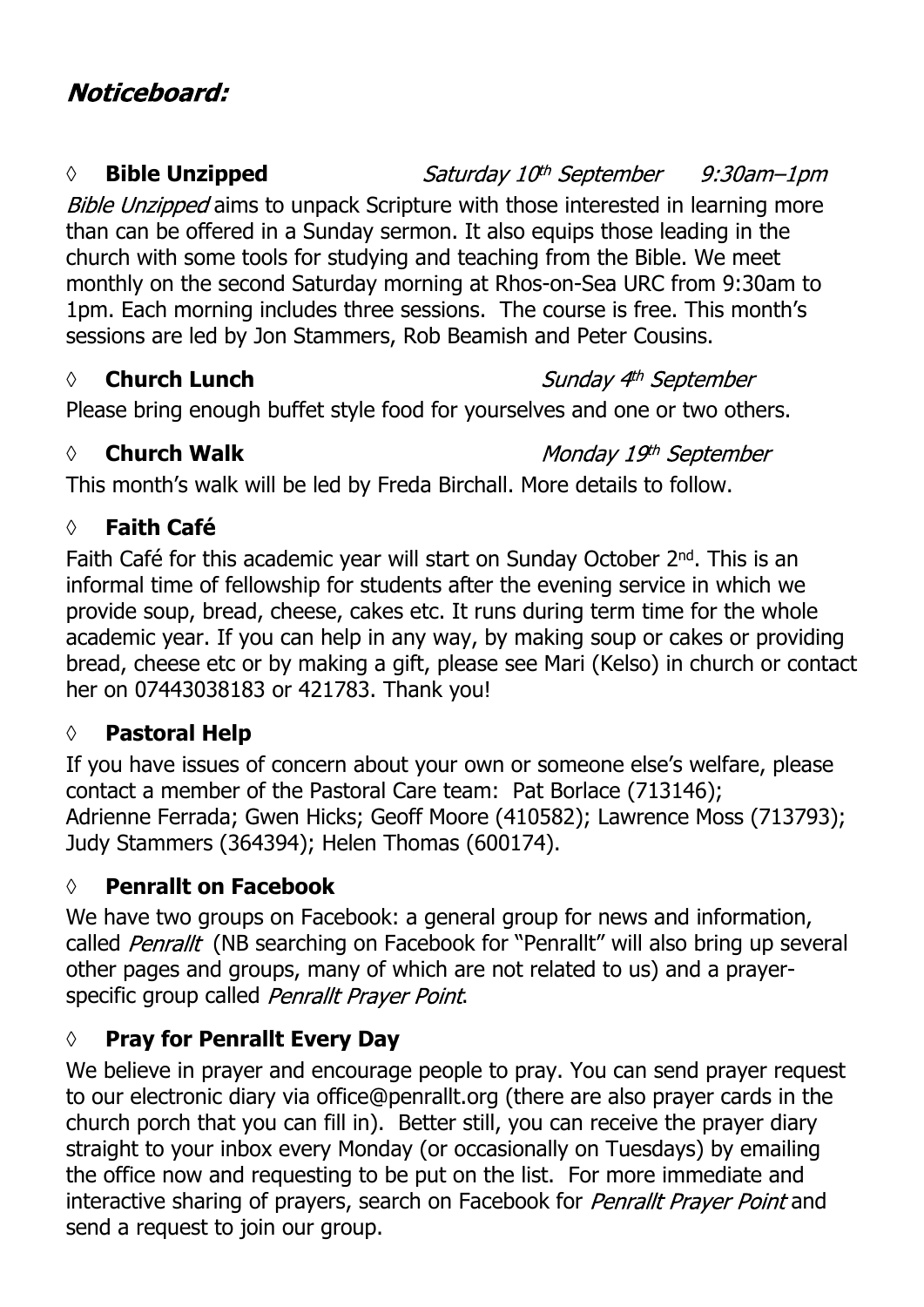#### **◊ Rough Sleepers**

The church's policy is not to give money directly to the rough sleepers in Upper Bangor. Be warned that some of them can be aggressive. You will find brown envelopes in the porch for a gift that will buy meal vouchers which are distributed to rough sleepers by the Cathedral.

#### **◊ Saturday Morning Prayer Meeting**

Every Saturday morning at 8:30am there is a prayer meeting in the Twrgwyn Room to pray for the Penrallt family, our wider community and any other concerns that the Lord lays on your heart. All are welcome.

#### **◊ Sunday Afternoon Services**

We visit residential homes in the area once a month on a Sunday afternoon, alternating between Haulfre (in Llangoed, on Anglesey, starting at 2:15pm) and Plas Garnedd (in Llanberis, starting at 2:45pm), usually on the first Sunday. This month we are due to visit Plas Garnedd on **Sunday 4th September**.

Saturday 1st October *◊* **Wales to the World**  $7:30<sub>pm</sub>$ We look forward to hosting the first evening of a Wales-wide Bible Society tour that looks at the rich spiritual heritage of Wales to give us inspiration for how we can bring the Bible to life in people's hearts now and in the future. The evening, featuring Dai and Cath Woolridge, will be a fusion of songs, stories and spoken word. Tickets cost £5 and can be booked online at: https://cicconline.org.uk/event/wales-to-the-world-bangor

For more information, see:

https://www.biblesociety.org.uk/get-involved/events/wales-to-the-world-winter-2016-tour/

# **From the Diaconate:**

The latest update regarding the pastoral vacancy is that some of us have met with the two applicants I mentioned in my last note. However, due to holidays the search team in its entirety was unable to meet them. Therefore we are not at the moment in a position to define how much progress we have made. Please bear with us; I hope to have some further news for you shortly. Meanwhile please continue to pray.

God bless,

Roshni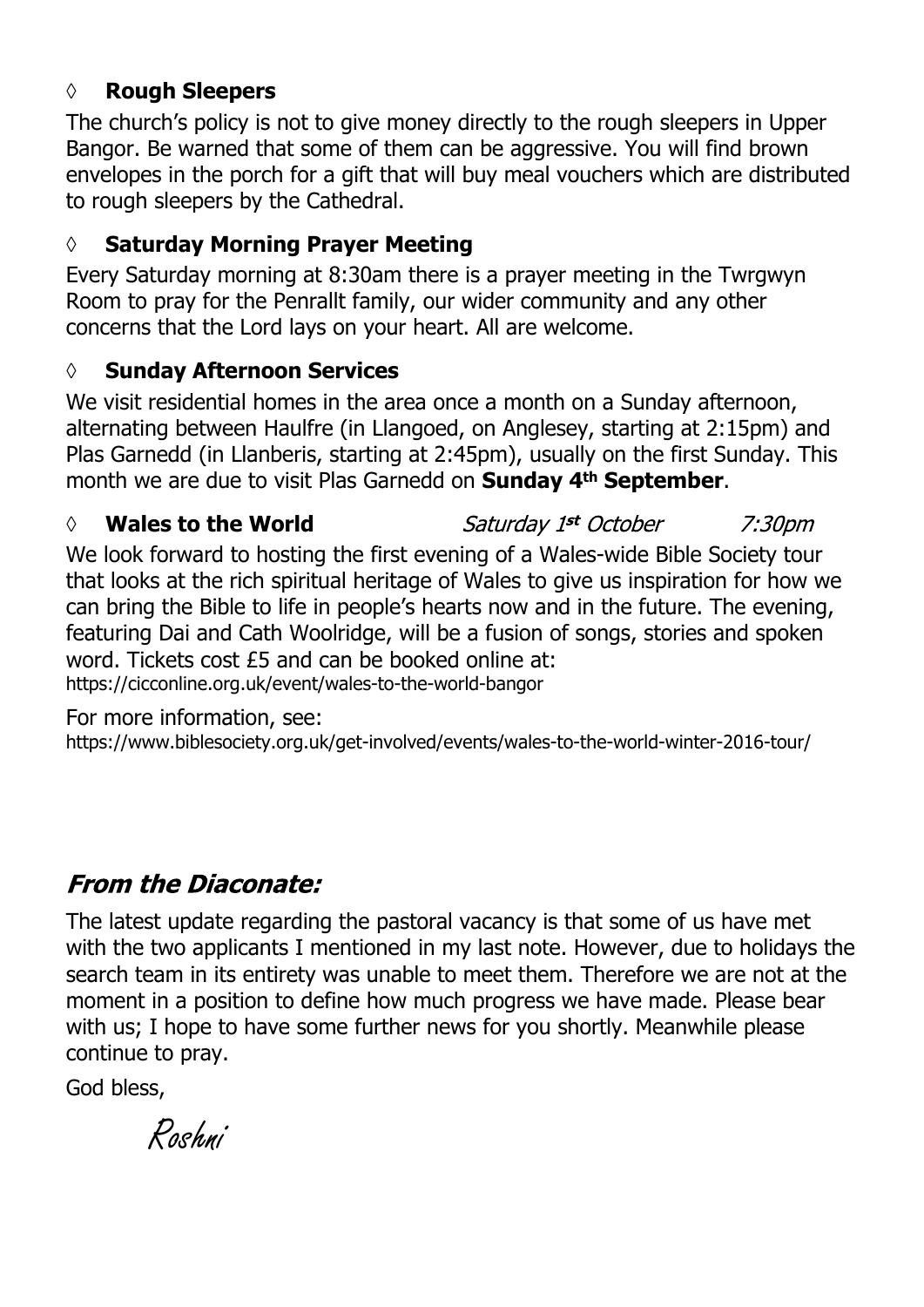# **Back from the Big Red Bus**

This August I finally got round to taking up a long-standing invitation to visit the Ó Brolcháins, who were members of Penrallt when I arrived here 17 years ago and now work for OM Ireland\* . I went across to help Colm in outreach with the Big Red Bus (that I've heard so much about over the past few years) at the Fleadh Cheoil, an annual Irish music festival.

I went across a few days early and stayed with Colm at his home near the OM headquarters in Co. Roscommon, very close to the geographic centre of Ireland. The rest of the family were away but I met many of the OM staff and also helped Colm move a boat up the river Shannon  $-$  it's possible that the Big Red Bus may soon be joined by a Big Blue Boat as a ministry tool.

This year's Fleadh was in Ennis, a town in County Clare (on the West coast of Ireland). We headed down there on the Sunday to meet the rest of our 8-strong team as well as the Big Red Bus itself. The first challenge was to find somewhere to park the bus amid the high volume of traffic and very tight parking restrictions brought about by the Fleadh (which, in the space of a week, saw up to 400,000 people passing through a town that usually has a population of around 30,000). Attempts to secure a parking space beforehand had failed, but the Lord led us quickly to a wonderful spot by the river and we set up and got started right away.

The basic strategy for our outreach was to spend the afternoons and evenings playing live music (my main role on the team – ironically, as the only non-Irish resident among us, I was the team's Irish Traditional Music specialist; I also joined some of the others to sing and play worship songs), serving free tea and coffee and engaging people in conversation, as well as giving out gospel tracts.

Some great conversations were had, along with much tea and many tunes, but by the middle of week we were told by the authorities that we had to move the bus. After some prayer and searching we found what seemed to be another ideal spot slightly further out from the town centre and we set up there, only to be told that we had to take it out of Ennis completely.

More prayer (and tea) followed before we left the bus behind and went back into town on foot. We had to do without the tea service, but there was still plenty of music and conversation and for the rest of the Fleadh we were able to reach people in places we would never have got the bus to [see Proverbs 19:21].

After the Fleadh, I spent a couple of days in Roscommon with Colm and the family (who had now returned). As a parting gift on the final evening, the Lord gave us one of the most spectacularly beautiful sunsets I can ever remember seeing.

Magnus

\* The Ó Brolcháins were featured in the Focus article in our June 2016 newsletter.